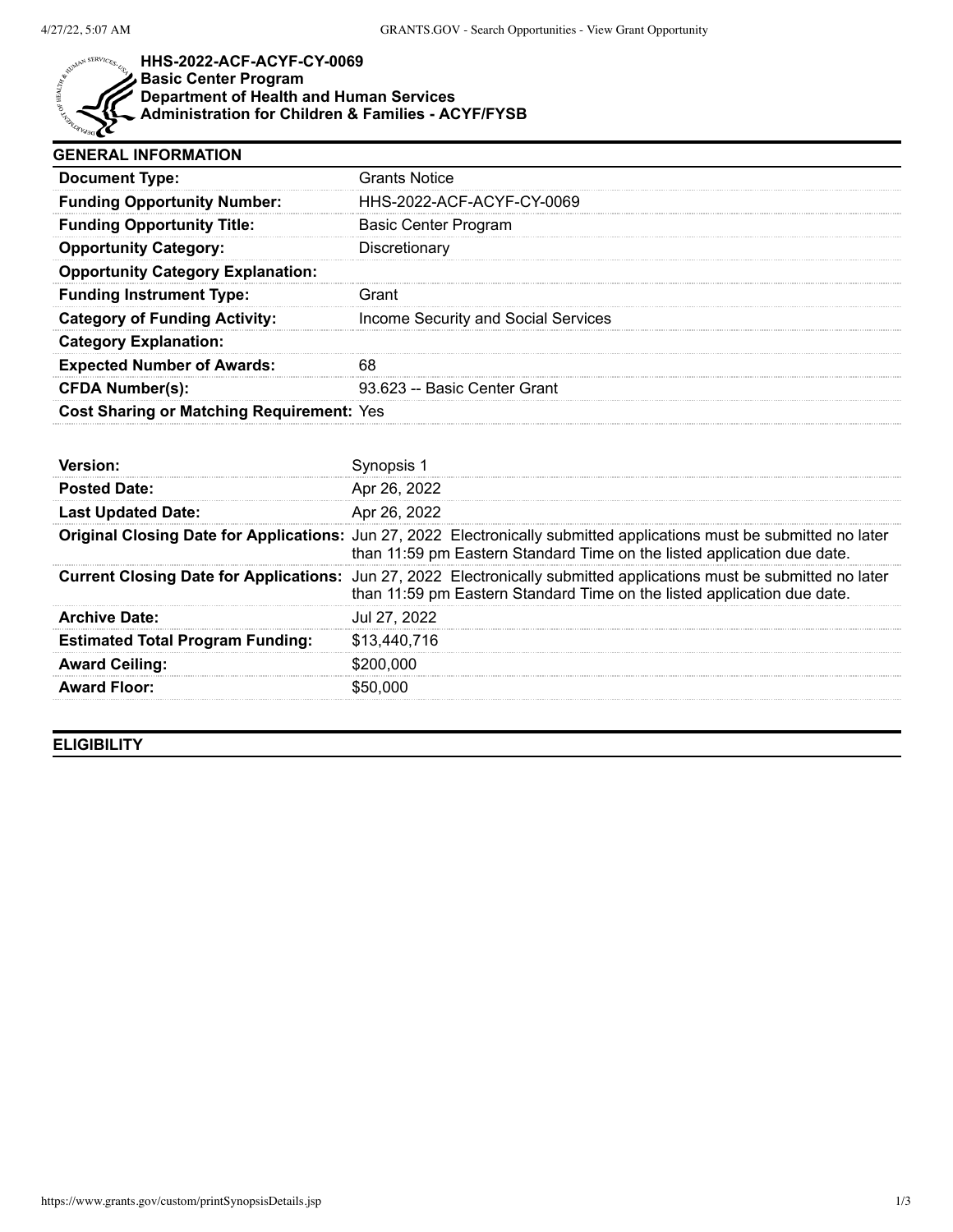| <b>Eligible Applicants:</b> | Nonprofits having a $501(c)(3)$ status with the IRS, other than institutions of higher<br>education<br>Native American tribal governments (Federally recognized)<br>Nonprofits that do not have a 501(c)(3) status with the IRS, other than institutions<br>of higher education<br>Native American tribal organizations (other than Federally recognized tribal<br>governments)<br>City or township governments<br>Public housing authorities/Indian housing authorities<br>Private institutions of higher education<br>Others (see text field entitled "Additional Information on Eligibility" for clarification)<br>State governments<br>Public and State controlled institutions of higher education<br>Independent school districts<br>County governments<br>Special district governments                                                                                                                                                                                                                                                                                                                                                                                                                                                                                                                                                                                                                                                                                                                                                                                                                                                                                                                |
|-----------------------------|--------------------------------------------------------------------------------------------------------------------------------------------------------------------------------------------------------------------------------------------------------------------------------------------------------------------------------------------------------------------------------------------------------------------------------------------------------------------------------------------------------------------------------------------------------------------------------------------------------------------------------------------------------------------------------------------------------------------------------------------------------------------------------------------------------------------------------------------------------------------------------------------------------------------------------------------------------------------------------------------------------------------------------------------------------------------------------------------------------------------------------------------------------------------------------------------------------------------------------------------------------------------------------------------------------------------------------------------------------------------------------------------------------------------------------------------------------------------------------------------------------------------------------------------------------------------------------------------------------------------------------------------------------------------------------------------------------------|
|                             | Additional Information on Eligibility: Eligible applicants include public and non-<br>profit private agencies and coordinated networks of such entities. For-<br>profit organizations are not eligible. Private institutions of higher education must<br>be non-profit entities. In selecting eligible applicants to receive grants under this<br>funding announcement, priority will be given to public and non-profit, private<br>agencies that have experience in providing services to runaway, homeless, and<br>street youth. Faith-based organizations may apply for this award on the same<br>basis as any other organization, as set forth at and, subject to the protections and<br>requirements of this part and 42 U.S.C. 2000bb et seq., the Department will not, in<br>the selection of recipients, discriminate against an organization on the basis of the<br>organization's religious character, affiliation, or exercise. Applications from<br>individuals (including sole proprietorships) and foreign entities are not eligible and<br>will be disqualified from competitive review and funding under this funding<br>opportunity. Faith-based and community organizations that meet the eligibility<br>requirements are eligible to receive awards under this funding opportunity. Faith-<br>based organizations may apply for this award on the same basis as any other<br>organization, as set forth at and, subject to the protections and requirements of 45<br>CFR Part 87 and 42 U.S.C. 2000bb et seq., ACF will not, in the selection of<br>recipients, discriminate against an organization on the basis of the organization's<br>religious character, affiliation, or exercise. |

## **ADDITIONAL INFORMATION**